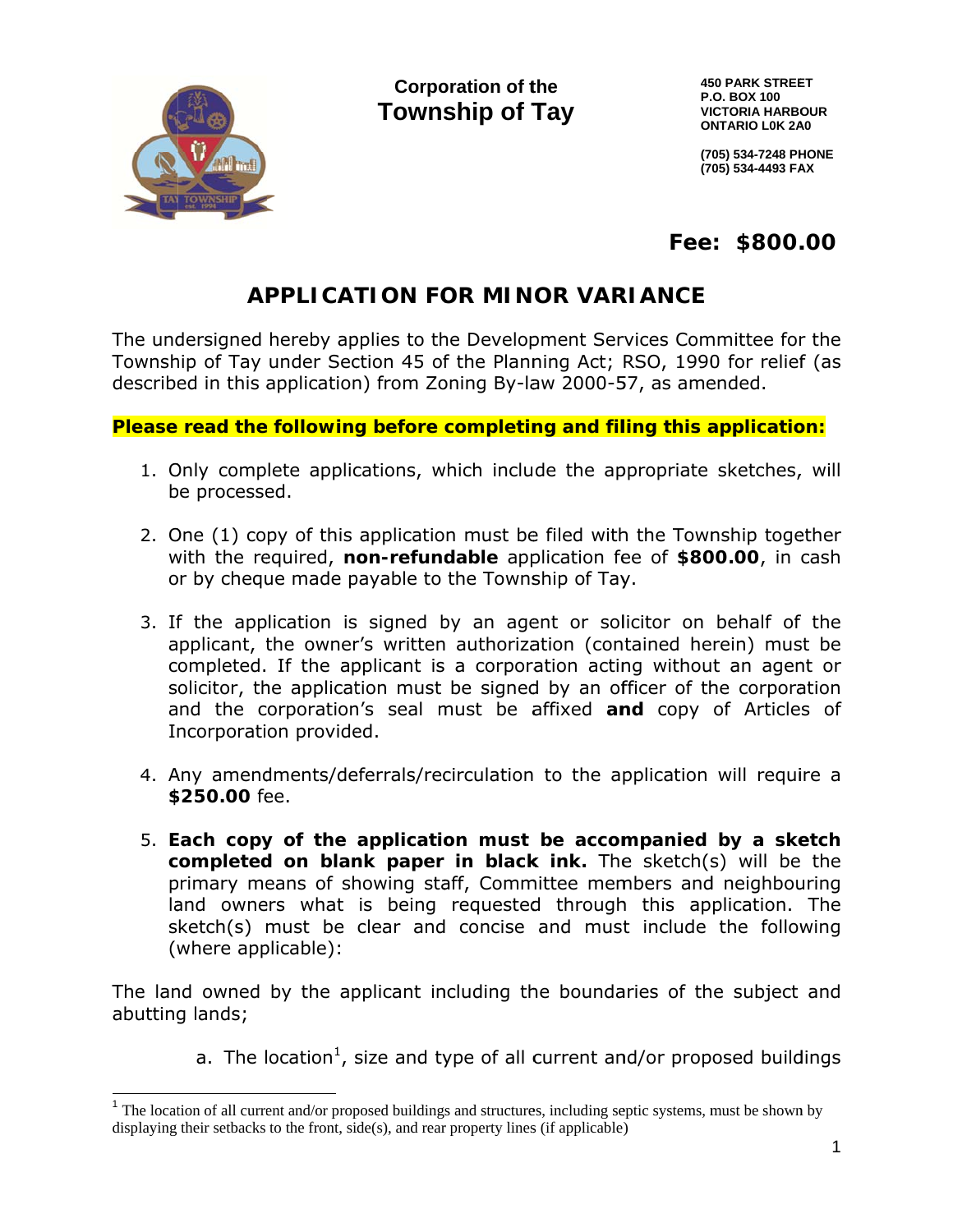and structures, including septic systems, on the subject and abutting lands;

- b. The location of all physical features on the subject and abutting lands including septic tank and tile field areas, wells, rivers, streams and watercourses, wooded areas and other vegetation, wet areas, driveways, culverts, banks, slopes, unstable soils and the high water mark of shoreline
- c. The location, width and names of all road allowances, rights-ofway, streets or highways within 60 metres of the property, indicating whether they are public traveled roads, private roads or right-of-way, or unopened road allowances;
- d. The location and nature of any restrictive covenant or easement affecting the subject lands;
- e. Where required by the Township, due to complexities in the application or sensitive land uses, the sketch required shall be a plan of survey prepared by an Ontario Land Surveyor;
- f. Sketches are required to use metric units of measure.
- g. Where possible, the applicant should provide "before and after" sketches and elevation drawings of proposed building to assist staff, Committee and neighbouring landowners in understanding the intent of the application.
- 6. If the minor variance(s) requested relates to the construction of a building or structure, the proposed location of the building or structure must be clearly identified on the subject property, by staking the outer perimeter of its proposed location. Further, if the minor variance requested is for are reduction in a required setback, the nearest point from which the reduced setback is being requested (for example, a lot line) must also be identified by stake(s).
- 7. The owner/applicant must post the provided sign in a location that is clearly visible from the road and approachable to be read by the public, and provide photos to the Township by e-mail to planning@tay.ca to verify that the sign posting has been completed by the date noted on the attached 2022 Committee of Adjustments Committee Schedule (see attached).
- 8. **The applicant or a representative is required to attend the scheduled hearing.**
- 9. Alternative formats are available upon request.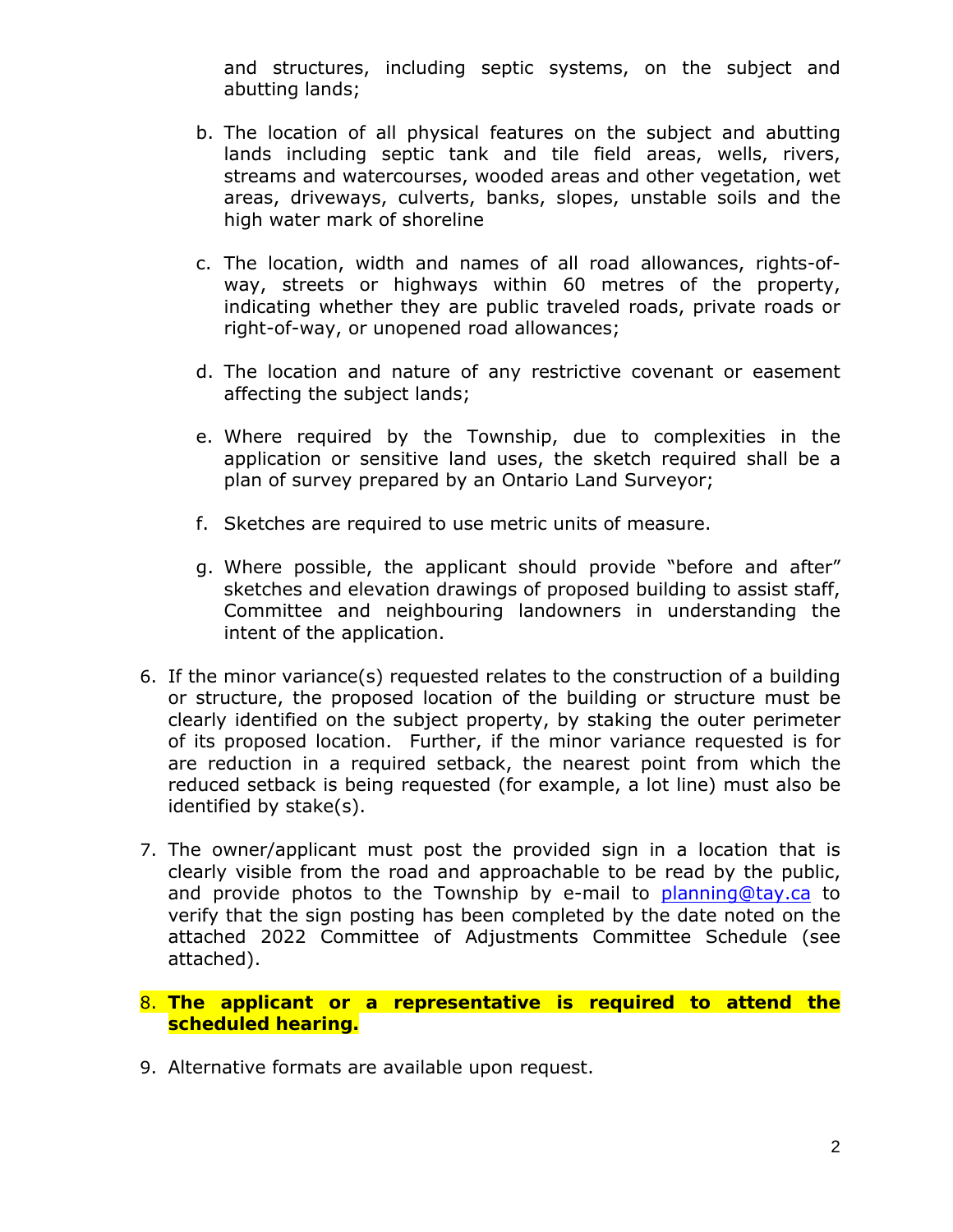# **OWNERSHIP/APPLICANT DETAILS**

| File No. 2022-A-___ | Roll No. 4353____________________                                                                                                               |
|---------------------|-------------------------------------------------------------------------------------------------------------------------------------------------|
| 1.                  | Location of Subject Lands(s):                                                                                                                   |
| 2.                  |                                                                                                                                                 |
|                     | <u> 1989 - Johann Stoff, amerikansk politiker (d. 1989)</u><br>,我们也不会有什么。""我们的人,我们也不会有什么?""我们的人,我们也不会有什么?""我们的人,我们也不会有什么?""我们的人,我们也不会有什么?""我们的人 |
| Postal Code         | <u> 1989 - Johann Stoff, amerikan bestein de stad in de stad in de stad in de stad in de stad in de stad in de st</u>                           |
|                     |                                                                                                                                                 |
|                     |                                                                                                                                                 |
| 3.                  | Name of Solicitor or Agent:<br><u> </u>                                                                                                         |
|                     |                                                                                                                                                 |
| Postal Code         | <u> 1989 - Johann Barn, mars ann an t-Amhainn an t-Amhainn an t-Amhainn an t-Amhainn an t-Amhainn an t-Amhainn an </u>                          |
| Telephone No.       | <u> 1989 - Johann John Stein, mars an deutscher Stein und der Stein und der Stein und der Stein und der Stein und</u>                           |
| E-mail Address      | <u> 1989 - Johann John Stein, mars et al. 1989 - John Stein, mars et al. 1989 - John Stein, mars et al. 1989 - Joh</u>                          |
|                     | <b>NOTE:</b> It is requested that all communications be sent to (check box):                                                                    |
| Owner:              | Solicitor:<br>Agent:                                                                                                                            |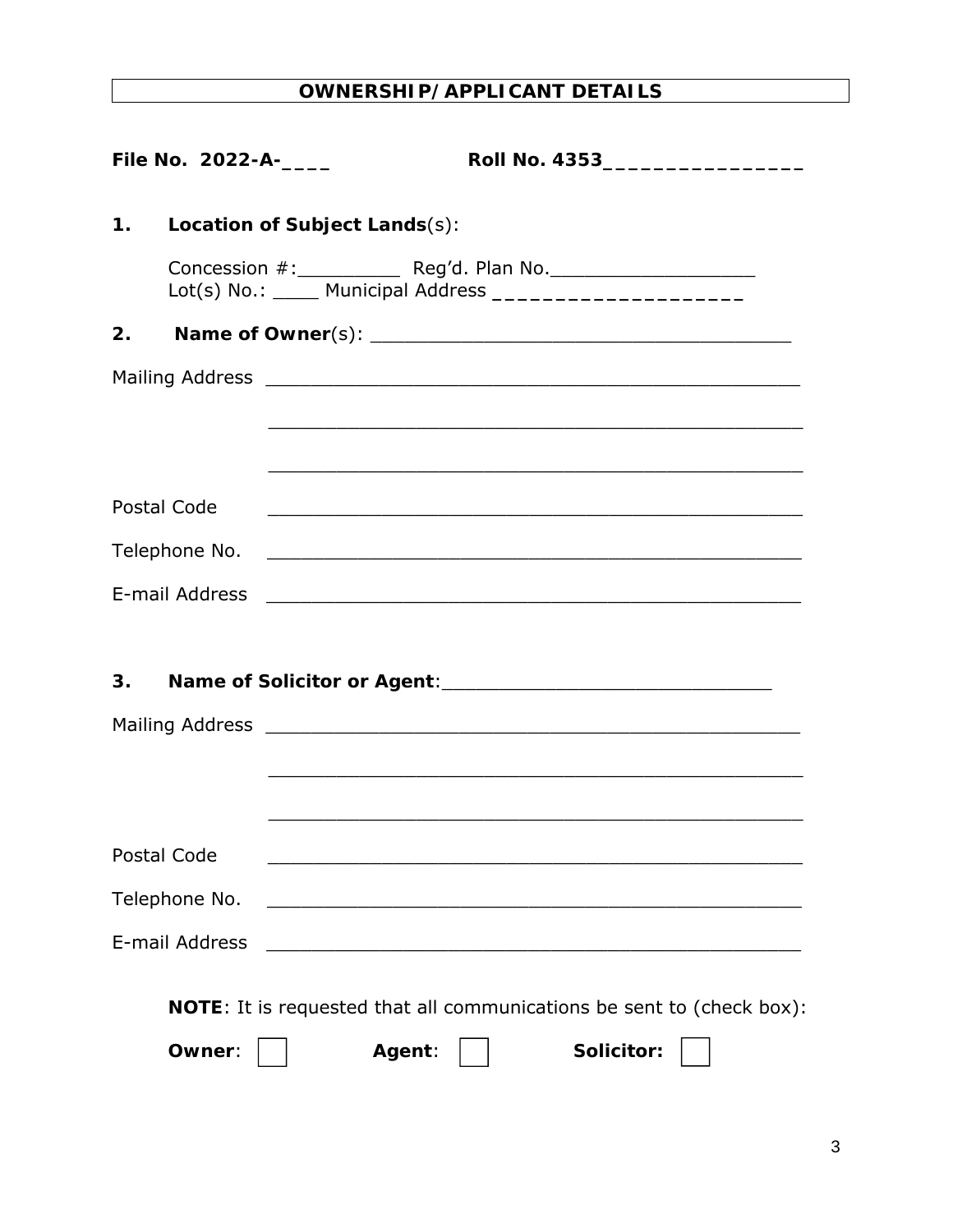**4. Nature of relief being requested (ie: interior side yard to be reduced from 4.5 to 3.8 metres) (attach separate page if necessary):**

 $\_$  , and the contribution of the contribution of  $\mathcal{L}_\mathcal{A}$  , and the contribution of  $\mathcal{L}_\mathcal{A}$ 

\_\_\_\_\_\_\_\_\_\_\_\_\_\_\_\_\_\_\_\_\_\_\_\_\_\_\_\_\_\_\_\_\_\_\_\_\_\_\_\_\_\_\_\_\_\_\_\_\_\_\_\_\_\_\_\_\_\_\_\_\_\_\_\_

**5. Reasons for variance(s) requested (attach separate page if necessary):**

 $\_$  , and the contribution of the contribution of  $\mathcal{L}_\mathcal{A}$  , and the contribution of  $\mathcal{L}_\mathcal{A}$ 

\_\_\_\_\_\_\_\_\_\_\_\_\_\_\_\_\_\_\_\_\_\_\_\_\_\_\_\_\_\_\_\_\_\_\_\_\_\_\_\_\_\_\_\_\_\_\_\_\_\_\_\_\_\_\_\_\_\_\_\_\_\_\_\_

### **6. Dimensions of lands affected: (attach survey if available)**

Street Frontage \_\_\_\_\_\_\_\_\_\_\_\_\_\_\_\_\_\_ Area \_\_\_\_\_\_\_\_\_\_\_\_\_\_\_\_\_\_\_\_\_\_\_\_\_\_\_

Lot Depth \_\_\_\_\_\_\_\_\_\_\_\_\_\_\_\_\_\_\_\_\_\_\_\_\_ Shoreline Frontage \_\_\_\_\_\_\_\_\_\_\_\_\_

**7. Particulars of all building and structures on or proposed for the subject lands: (Specify ground floor area, gross floor area, number of storeys, width, length, height, etc.) (attach separate page if necessary):** 

\_\_\_\_\_\_\_\_\_\_\_\_\_\_\_\_\_\_\_\_\_\_\_\_\_\_\_\_\_\_\_\_\_\_\_\_\_\_\_\_\_\_\_\_\_\_\_\_\_\_\_\_\_\_\_\_\_\_\_\_\_\_\_\_

\_\_\_\_\_\_\_\_\_\_\_\_\_\_\_\_\_\_\_\_\_\_\_\_\_\_\_\_\_\_\_\_\_\_\_\_\_\_\_\_\_\_\_\_\_\_\_\_\_\_\_\_\_\_\_\_\_\_\_\_\_\_\_\_

 $\_$  , and the contribution of the contribution of  $\mathcal{L}_\mathcal{A}$  , and the contribution of  $\mathcal{L}_\mathcal{A}$ 

\_\_\_\_\_\_\_\_\_\_\_\_\_\_\_\_\_\_\_\_\_\_\_\_\_\_\_\_\_\_\_\_\_\_\_\_\_\_\_\_\_\_\_\_\_\_\_\_\_\_\_\_\_\_\_\_\_\_\_\_\_\_\_\_

 $\_$  , and the contribution of the contribution of  $\mathcal{L}_\mathcal{A}$  , and the contribution of  $\mathcal{L}_\mathcal{A}$ 

Existing

Proposed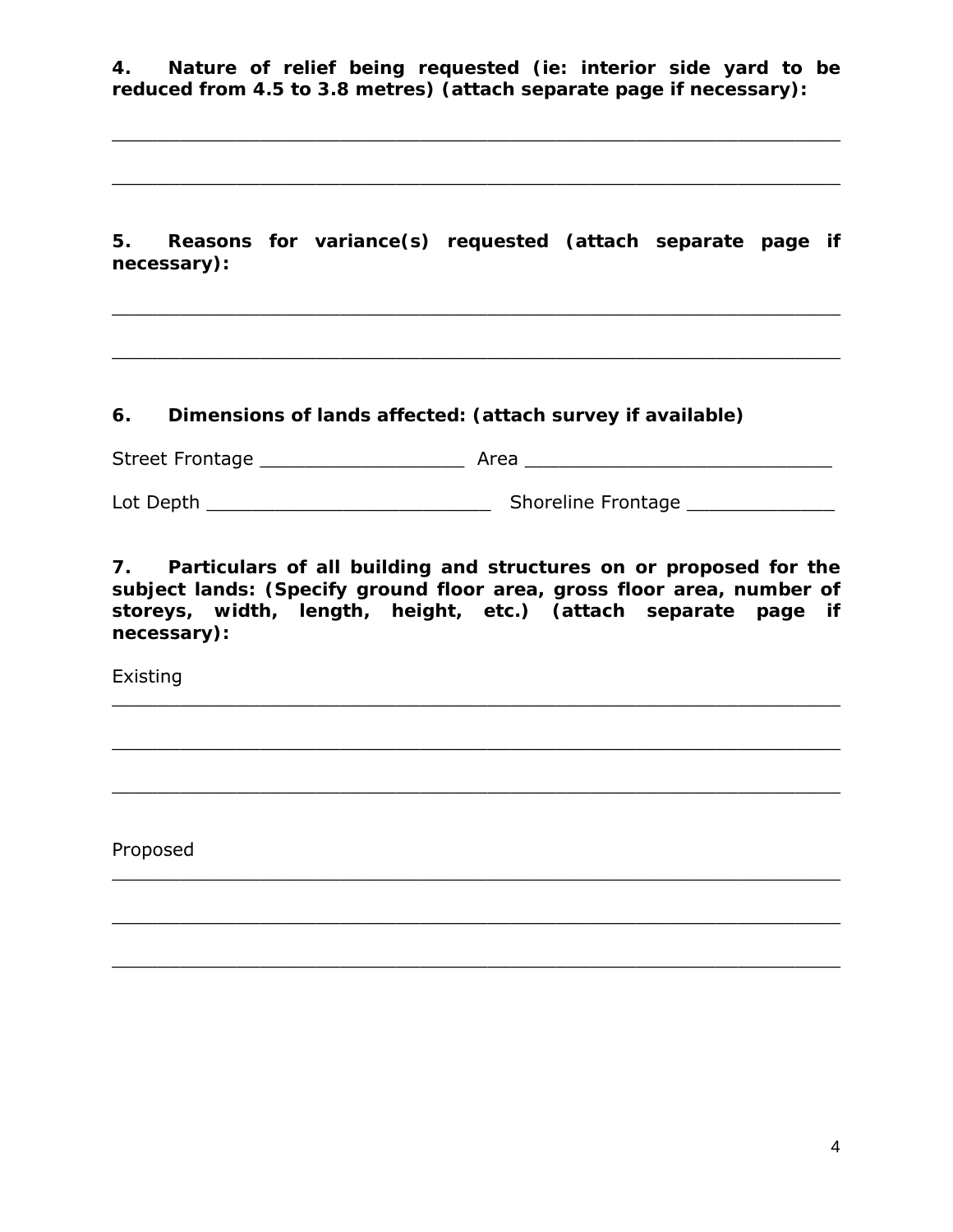**8. Location of all buildings and structures on or proposed for the subject lands: (Specify distance from side, rear and front lot lines and/or from the high water mark of the shoreline) (attach separate page if necessary):**

| Existing |                                                                                                                  |  |  |  |
|----------|------------------------------------------------------------------------------------------------------------------|--|--|--|
| Proposed | ,我们也不会有什么。""我们的人,我们也不会有什么?""我们的人,我们也不会有什么?""我们的人,我们也不会有什么?""我们的人,我们也不会有什么?""我们的人                                 |  |  |  |
| 9.       |                                                                                                                  |  |  |  |
| 10.      | Dates of construction of all buildings and structures on subject<br>lands:                                       |  |  |  |
| 11.      |                                                                                                                  |  |  |  |
| 12.      | Length of time the existing use of the property has continued:                                                   |  |  |  |
| 13.      | and the control of the control of the control of the control of the control of the control of the control of the |  |  |  |
| 14.      | <b>Water and Sewage Information:</b>                                                                             |  |  |  |
|          | well & private sewage system<br>municipal water & sewage                                                         |  |  |  |
|          | municipal water & private sewage system<br>other (specify)_______                                                |  |  |  |

**15. If the owner previously applied for a minor variance on the subject property, please provide details (Application number and purpose):**

\_\_\_\_\_\_\_\_\_\_\_\_\_\_\_\_\_\_\_\_\_\_\_\_\_\_\_\_\_\_\_\_\_\_\_\_\_\_\_\_\_\_\_\_\_\_\_\_\_\_\_\_\_\_\_\_\_\_\_\_\_\_\_\_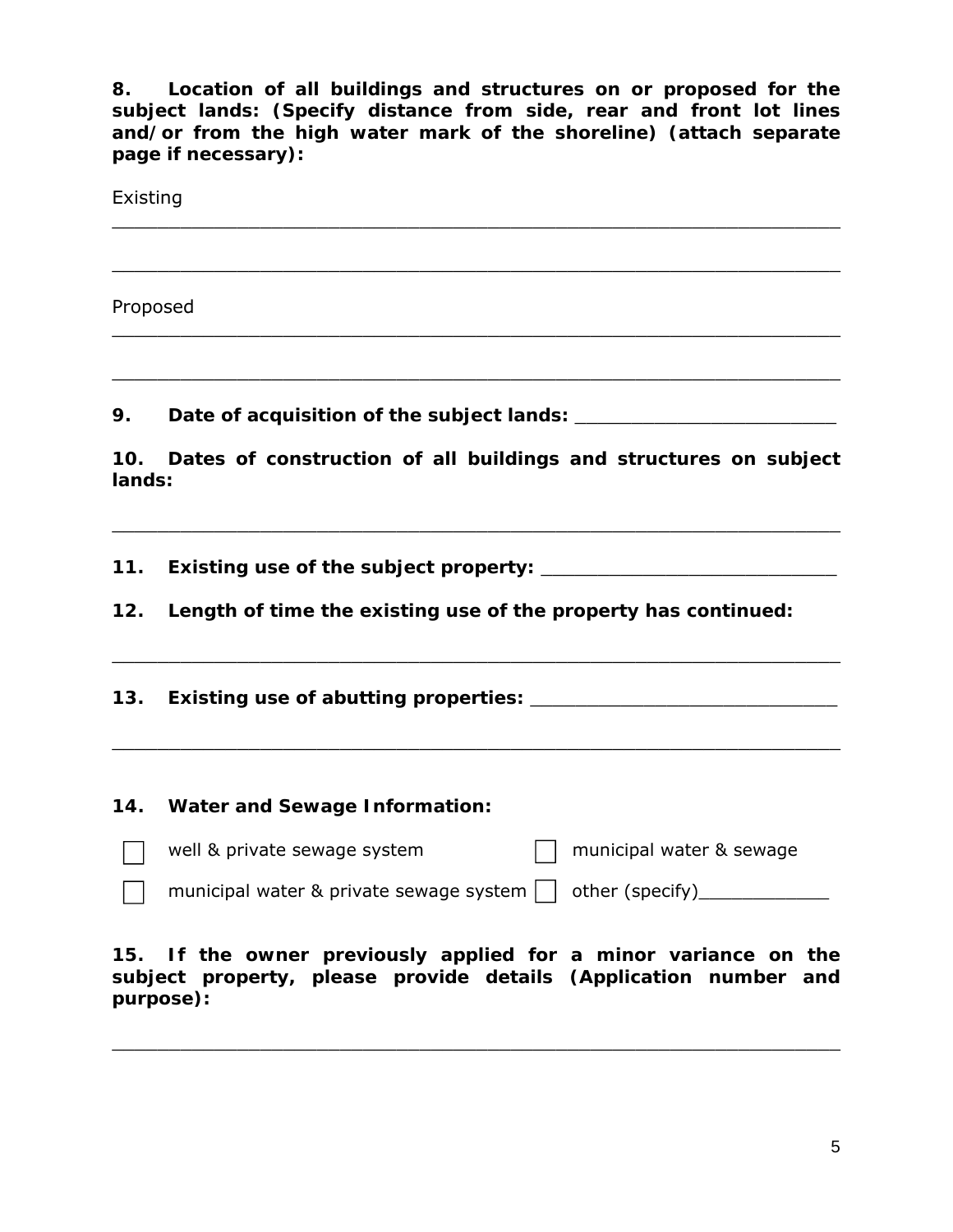**16. If the subject property is currently subject to another application under the Planning Act, please provide details (Application number and purpose):**

\_\_\_\_\_\_\_\_\_\_\_\_\_\_\_\_\_\_\_\_\_\_\_\_\_\_\_\_\_\_\_\_\_\_\_\_\_\_\_\_\_\_\_\_\_\_\_\_\_\_\_\_\_\_\_\_\_\_\_\_\_\_\_\_

\_\_\_\_\_\_\_\_\_\_\_\_\_\_\_\_\_\_\_\_\_\_\_\_\_\_\_\_\_\_\_\_\_\_\_\_\_\_\_\_\_\_\_\_\_\_\_\_\_\_\_\_\_\_\_\_\_\_\_\_\_\_\_\_

\_\_\_\_\_\_\_\_\_\_\_\_\_\_\_\_\_\_\_\_\_\_\_\_\_\_\_\_\_\_\_\_\_\_\_\_\_\_\_\_\_\_\_\_\_\_\_\_\_\_\_\_\_\_\_\_\_\_\_\_\_\_\_\_

### **17. Present Official Plan designation applicable to subject lands:**

**18. Present Zoning By-law category applicable to subject lands:**

#### **19. Southern Georgian Bay Lake Simcoe Source Protection Plan**

**a)** Is the subject land within a Wellhead Protection Area (WHPA) or an Issue Contributing Area (ICA)*?* 

Yes No Unknown

**b)** If yes, please identify the WHPA/ICA?

**c)** If yes, do you have an Approved Risk Management Plan (RMP) and/or a Section 59 Notice to Proceed from the Risk Management Official (RMO)? (Please attach the document you have).

Yes No Unknown

### **PERMISSION TO ENTER**

I/We \_\_\_\_\_\_\_\_\_\_\_\_\_\_\_\_\_\_\_\_\_\_\_\_\_\_\_\_\_\_\_\_\_\_\_\_\_\_\_\_\_\_\_\_\_\_\_\_\_\_\_\_\_\_\_\_\_\_\_

(Print Name of Owner(s))

Authorize the Development Services Committee and The Township of Tay staff to enter the subject lands for the limited purposes of evaluating the merits of this application.

Signature of owner(s)

\_\_\_\_\_\_\_\_\_\_\_\_\_\_\_\_\_\_\_\_\_\_\_\_\_\_\_\_\_\_\_\_\_\_

\_\_\_\_\_\_\_\_\_\_\_\_\_\_\_\_\_\_\_\_\_\_\_\_\_\_\_\_\_\_\_\_\_\_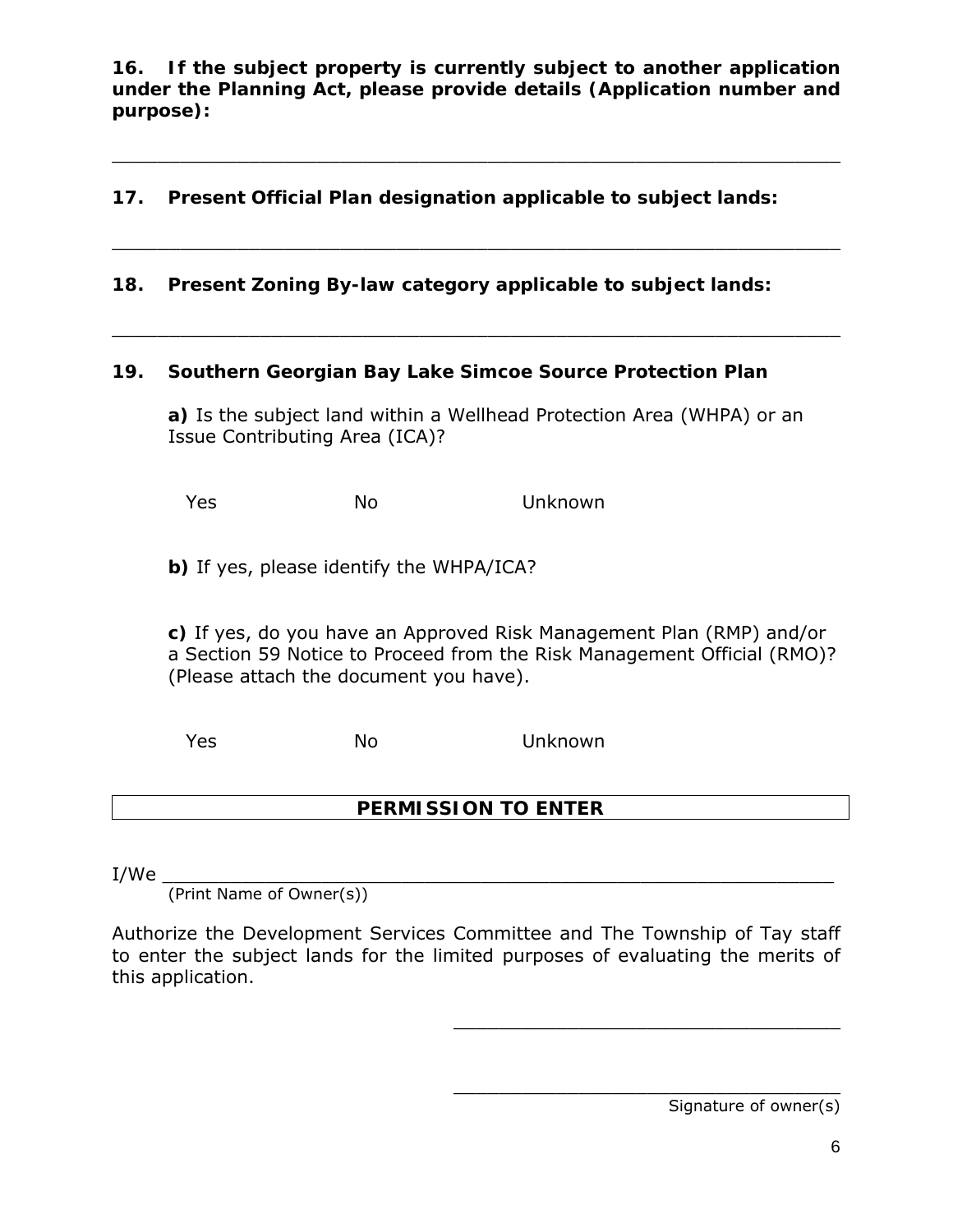# **AUTHORIZATION**

Declaration of an Authorized Agent (to be completed where an agent is acting on behalf of the owner(s):

| to act as my/our agent with respect to this application. |                      |  |  |  |  |
|----------------------------------------------------------|----------------------|--|--|--|--|
|                                                          | (Township/Town/City) |  |  |  |  |
|                                                          |                      |  |  |  |  |

Signatures of owner(s)

\_\_\_\_\_\_\_\_\_\_\_\_\_\_\_\_\_\_\_\_\_\_\_\_\_\_\_\_\_\_\_\_\_\_

\_\_\_\_\_\_\_\_\_\_\_\_\_\_\_\_\_\_\_\_\_\_\_\_\_\_\_\_\_\_\_\_\_\_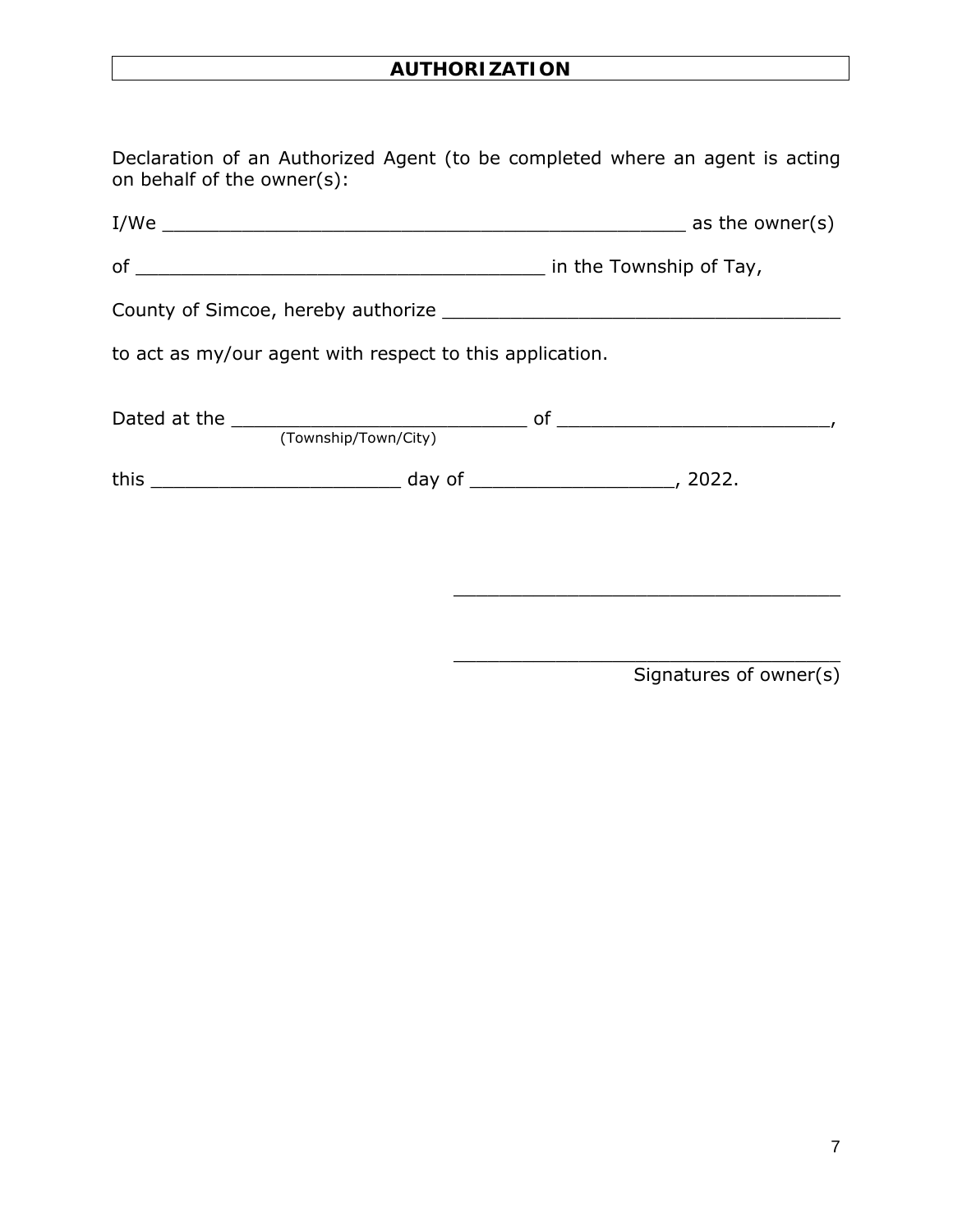### **DECLARATION OF OWNER OR AUTHORIZED AGENT**

I/We\_\_\_\_\_\_\_\_\_\_\_\_\_\_\_\_\_\_\_\_\_\_\_\_\_\_\_\_\_\_\_\_\_\_\_\_ of \_\_\_\_\_\_\_\_\_\_\_\_\_\_\_\_\_

(Township/Town/City)

in the \_\_\_\_\_\_\_\_\_\_\_\_\_\_\_\_\_\_,

(Region/County)

solemnly declare that all the statements contained in this application are true and I make this solemn declaration conscientiously believing it to be true and knowing that it is of the same force and effect as if made under oath and by virtue of the Canada Evidence Act.

> Signature of Applicant (Owner or Authorized Agent)

\_\_\_\_\_\_\_\_\_\_\_\_\_\_\_\_\_\_\_\_\_\_\_\_\_

DECLARED before me at the

\_\_\_\_\_\_\_\_\_\_\_\_\_\_\_\_\_\_\_\_\_\_, in the

\_\_\_\_\_\_\_\_\_\_\_\_\_\_\_\_\_\_\_\_\_\_\_\_\_\_\_\_\_\_\_\_ this

\_\_\_\_ day of \_\_\_\_\_\_\_\_\_\_\_\_, 2022

 $\overline{\phantom{a}}$  , which is a set of the set of the set of the set of the set of the set of the set of the set of the set of the set of the set of the set of the set of the set of the set of the set of the set of the set of th

A Commissioner, etc.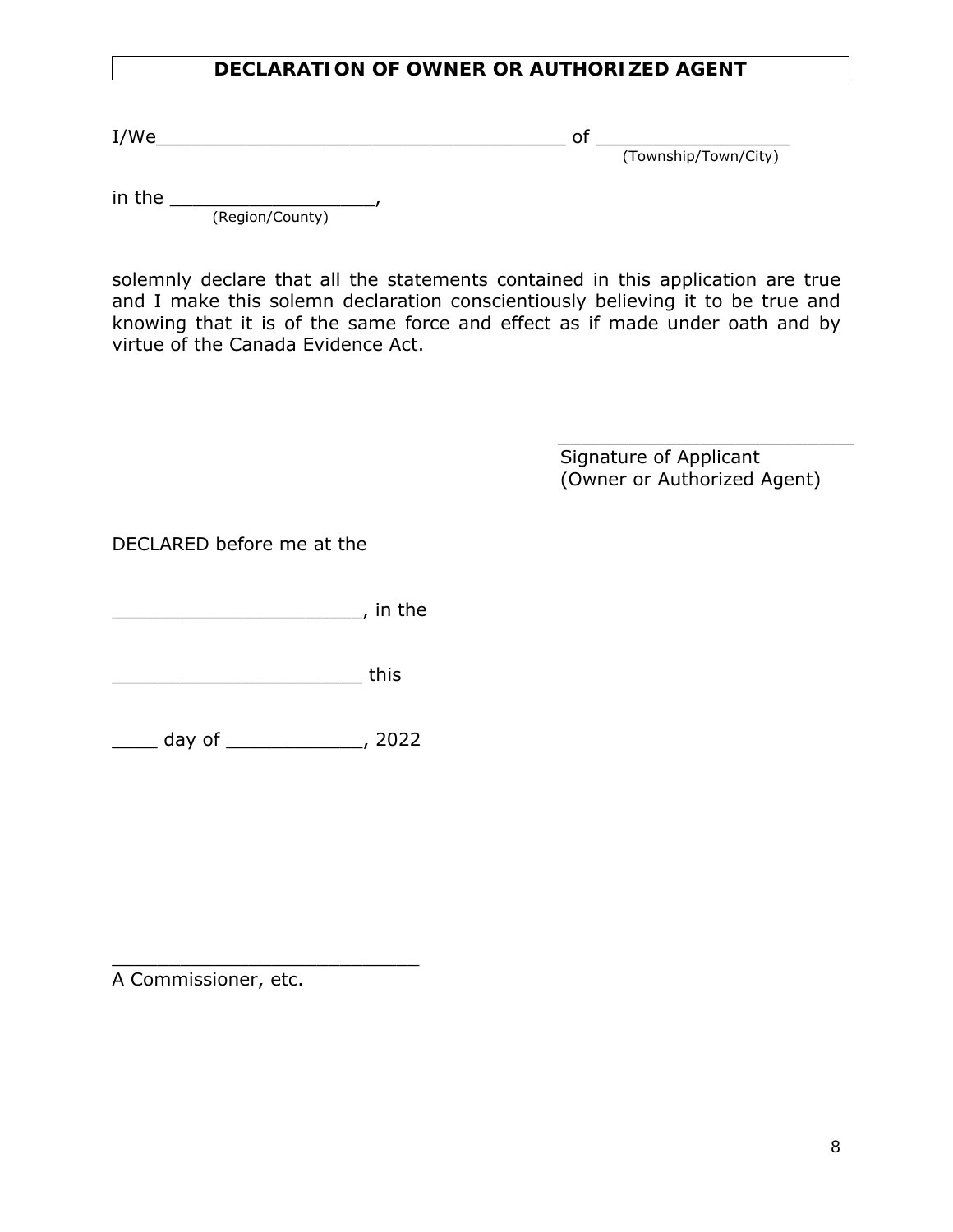### **FREEDOM OF INFORMATION AND PRIVACY**

Personal information contained in this form, collected and maintained pursuant to Section 53 of the *Planning Act*, will be used for the purpose of responding to the Application and creating a public record. The Owner's Signature acknowledges that "personal information [is] collected and maintained specifically for the purpose of creating a record available to the general public;" per Section 14(1)(c) of the *Municipal Freedom of Information and Protection of Privacy Act*, R.S.O. 1990, c. M.56.

The applicant acknowledges that the Township considers the application forms and all supporting materials, including studies and drawings, filed with this application to be all public information and to form part of the public record. With the filing of an application, the applicant consents to the Township photocopying and releasing the application and any supporting material either for its own use in processing the application, or at the request of the third party, without further notification to or permission from the applicant. The applicant also hereby states that it has authority to bind its consultants to the terms of this acknowledgement. Questions regarding the collection of information should be directed to the Manager of Planning at the Township of Tay at (705) 534- 2548 ext. 225.

\_\_\_\_\_\_\_\_\_\_\_\_\_\_\_\_\_\_\_\_\_\_\_\_\_\_\_\_\_\_\_\_\_\_\_\_\_\_ \_\_\_\_\_\_\_\_\_\_\_\_\_\_\_\_\_\_\_

\_\_\_\_\_\_\_\_\_\_\_\_\_\_\_\_\_\_\_\_\_\_\_\_\_\_\_\_\_\_\_\_\_\_\_\_\_\_ \_\_\_\_\_\_\_\_\_\_\_\_\_\_\_\_\_\_\_

Signature of Owner **Date** Date

Signature of Owner **Date** Date